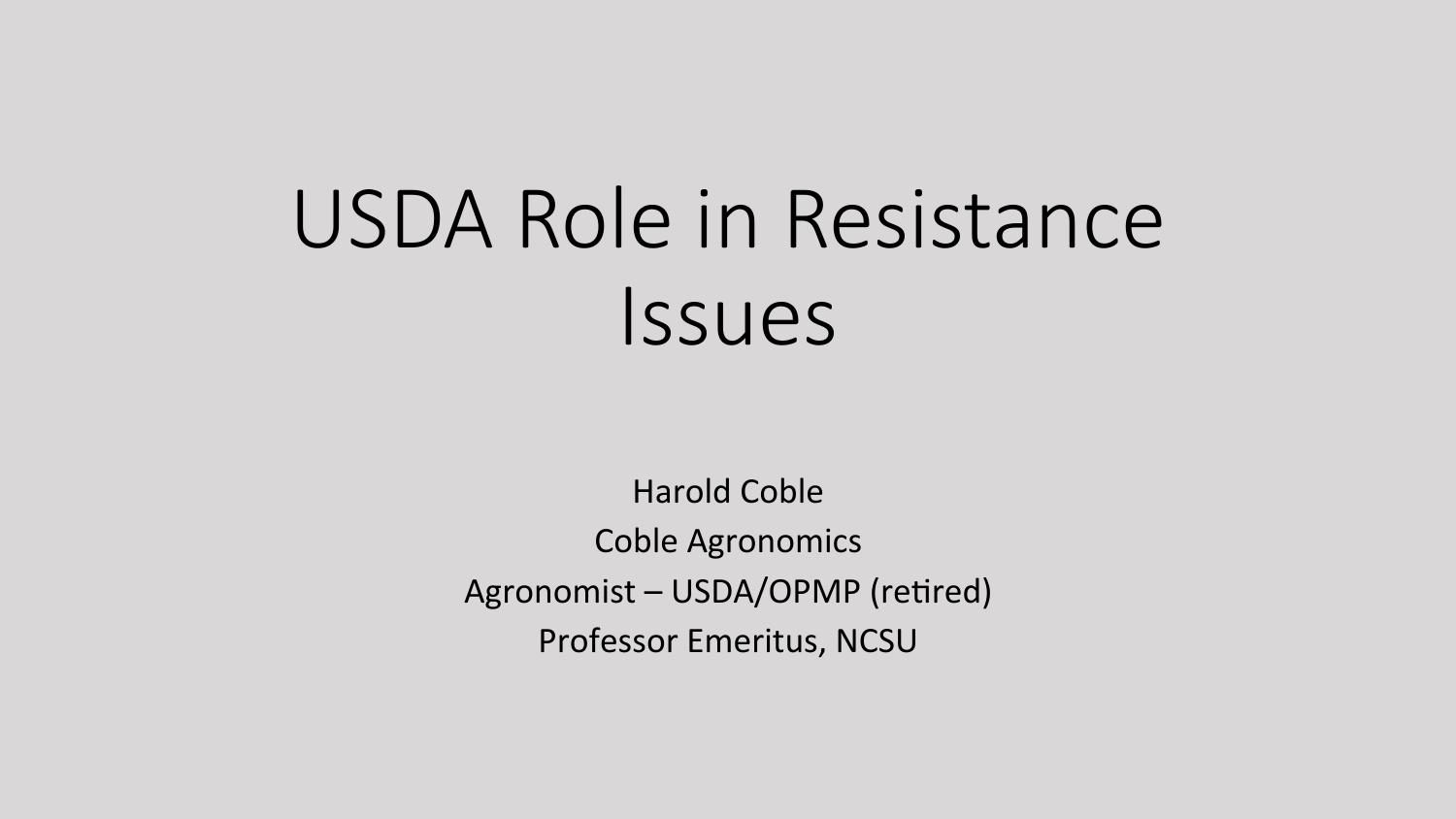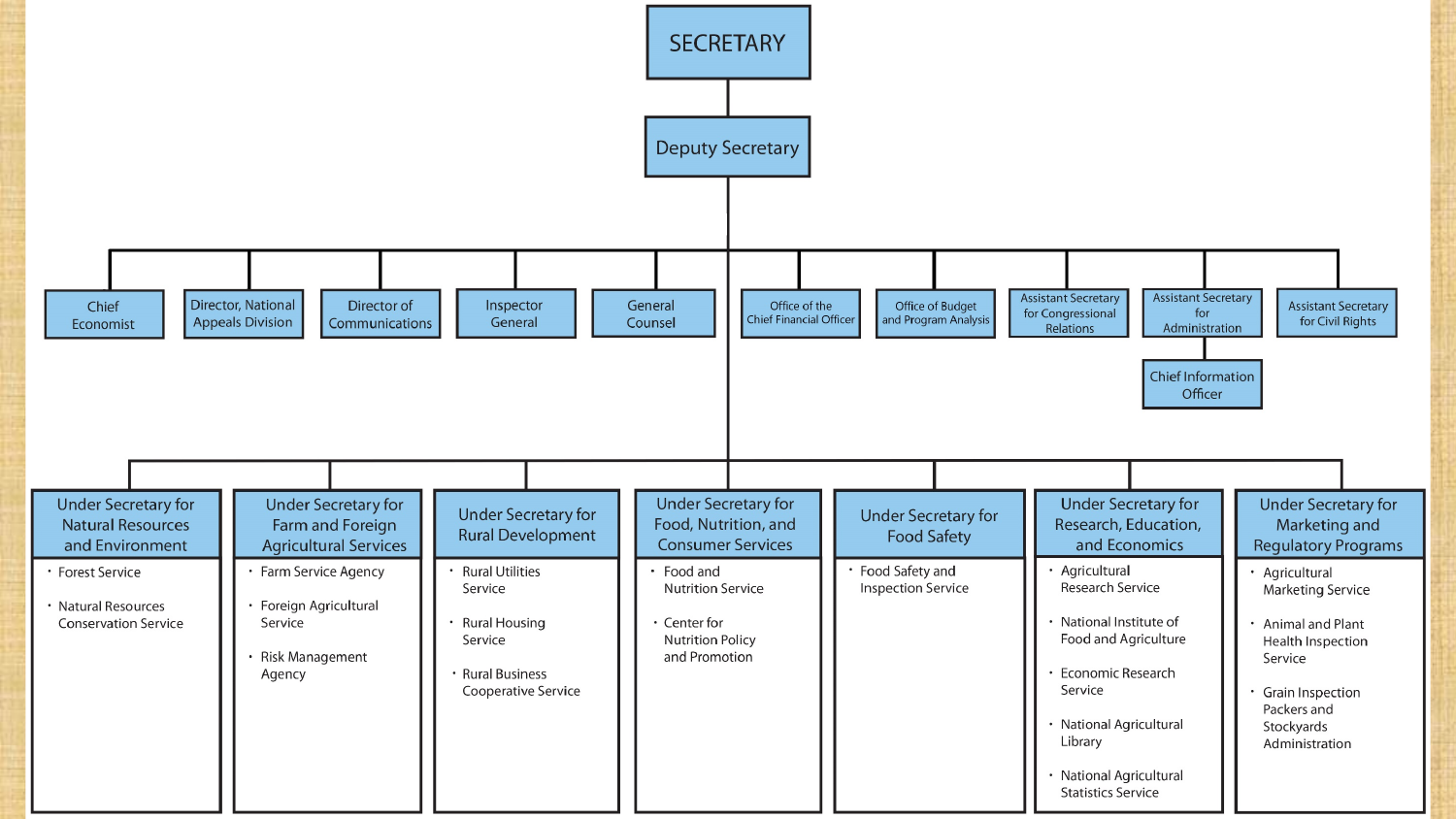### USDA Organization

- •7 Mission Areas (4 involved in resistance issues)
	- Farm and Foreign Agricultural Services
	- Marketing and Regulatory Programs
	- Natural Resources and Environment
	- Research, Education and Economics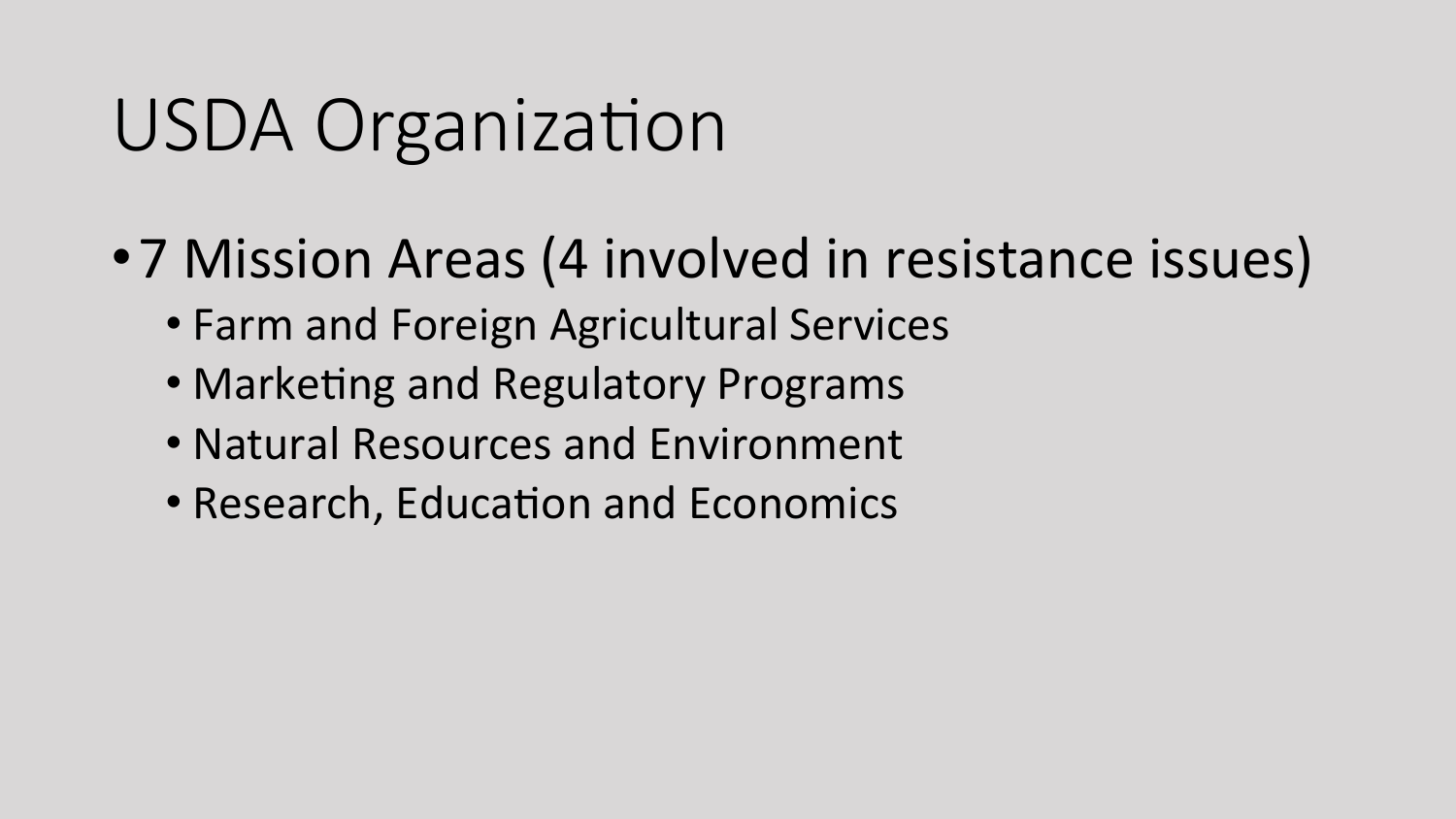# USDA Organization

- 19 Agencies (8 may be involved)
	- Agricultural Research Service (ARS)
	- Economic Research Service (ERS)
	- National Agricultural Statistics Service (NASS)
	- National Institute of Food and Agriculture (NIFA)
	- •Forest Service (FS)
	- Natural Resources Conservation Service (NRCS)
	- Animal and Plant Health Inspection Service (APHIS)
	- •Risk Management Agency (RMA)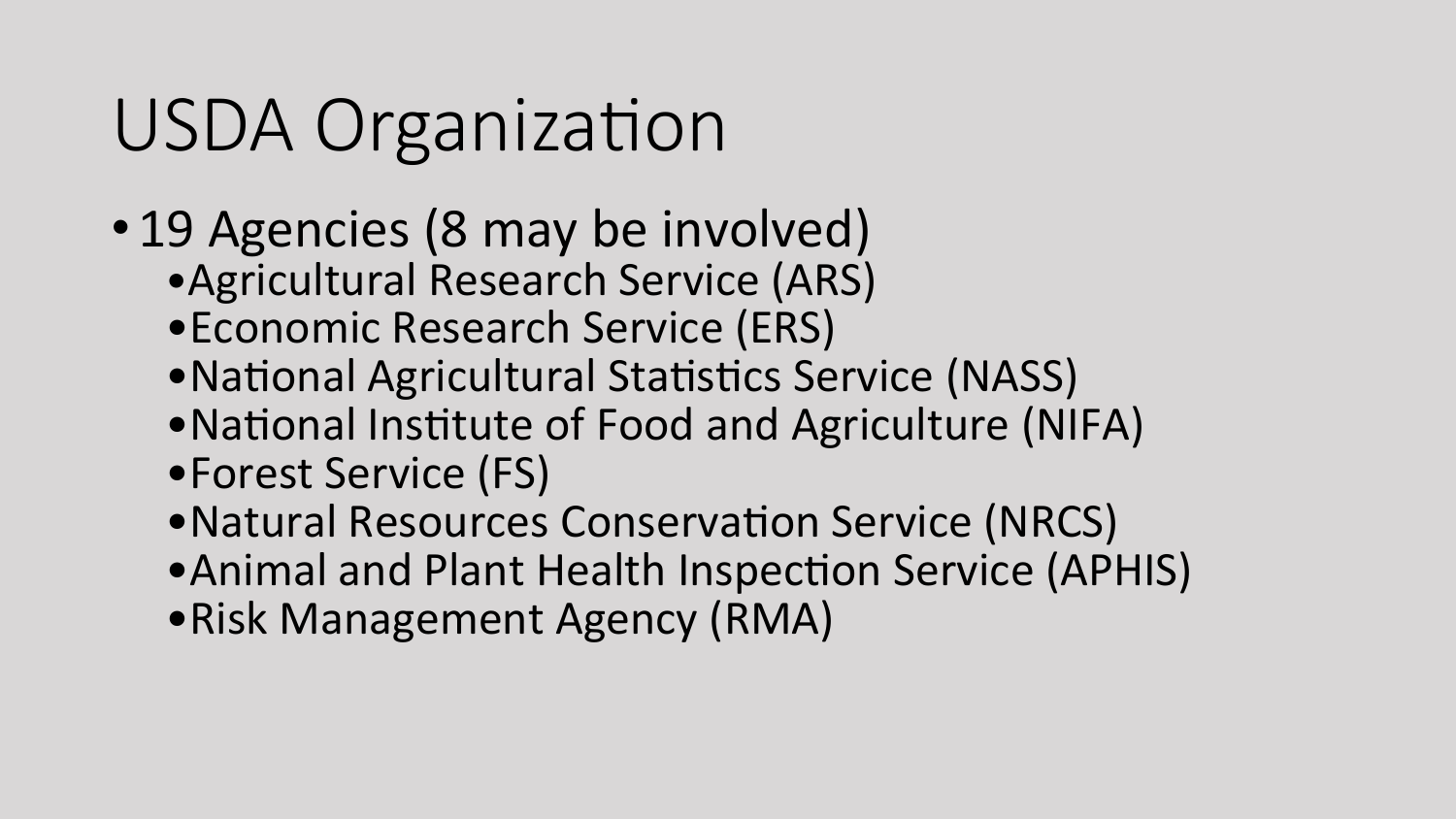## USDA Organization

- •18 Offices (at least 2 involved in resistance)
	- Office of the Chief Scientist (Catherine Woteki)
		- Official communication with agencies
	- Office of Pest Management Policy
		- Background communications with agencies
		- Coordination among agencies
		- Federal IPM Coordinating Committee (FIPMCC)
		- All pest disciplines and biotech represented (AC-21)
		- Sheryl.kunickis@osec.usda.gov Director OPMP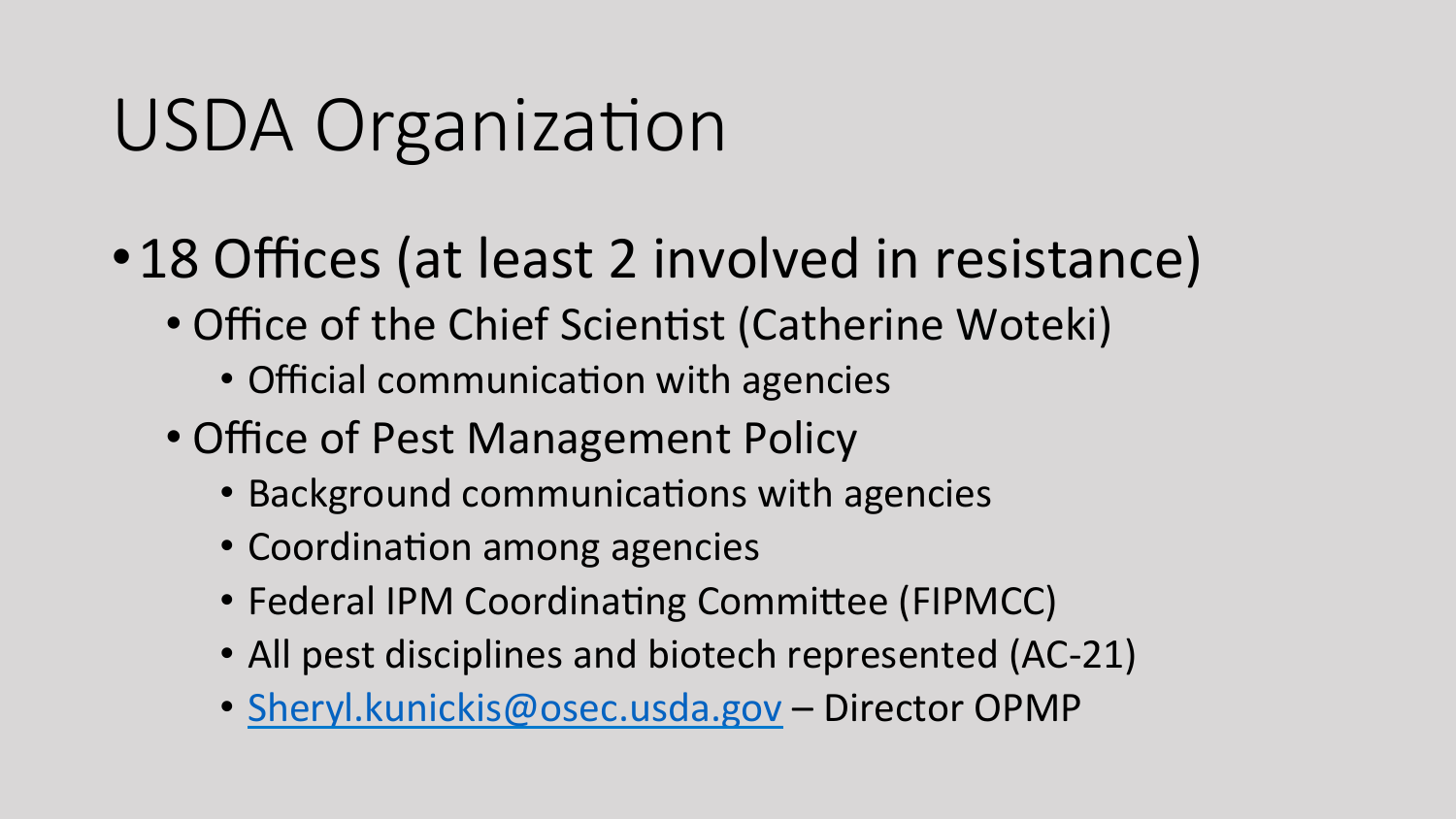#### Roles for USDA

- Research (ARS, NIFA, FS, ERS, NASS)
- Education (NIFA, NRCS, ERS, OPMP)
- Outreach (NIFA, NRCS, OCS, OPMP)
- Regulation (APHIS, RMA)